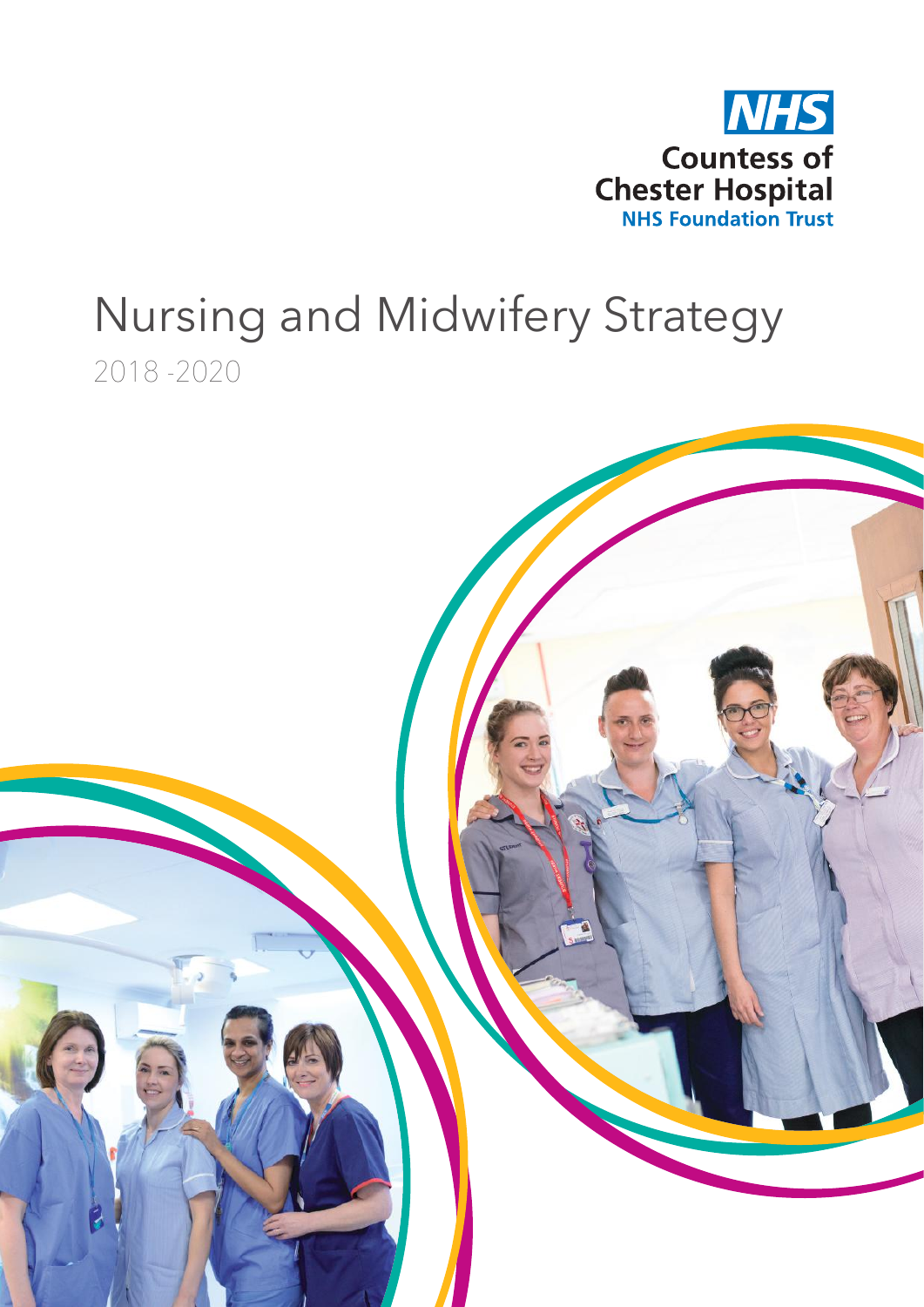## **Contents**

| Foreword                                                                                                                                                                   | $\overline{2}$ |
|----------------------------------------------------------------------------------------------------------------------------------------------------------------------------|----------------|
| <b>Strategic Direction</b>                                                                                                                                                 | 3              |
| Introduction                                                                                                                                                               | $\overline{4}$ |
| Our vision, values and behaviours                                                                                                                                          | 5              |
| The 6C's                                                                                                                                                                   | 5              |
| Continuing the journey – What have we achieved in the last 3 years?                                                                                                        | 6              |
| Timeline of achievements                                                                                                                                                   | 7              |
| 2017 Implementation of the Nursing and Midwifery 'Recruitment and Retention' Strategy<br>2017 Nursing and Midwifery Staffing Survey<br>2017 Introduction of Tele-tracking/ | 7<br>8         |
| Co-Ordination Centre Programme<br>2016/17 E-Rostering                                                                                                                      | 9<br>9         |
| 2016/17 SafeCare<br>2016/17 Clinical Nurse Specialist (CNS) and Advanced Nurse Practitioner (ANP) Review                                                                   | 9<br>9         |
| The 10 Commitments                                                                                                                                                         | 10             |
| <b>Our Vision</b>                                                                                                                                                          | 11             |
| Objective 1                                                                                                                                                                | 12             |
| Objective 4                                                                                                                                                                | 14             |
| Objective 5                                                                                                                                                                | 15             |
| Objective 6                                                                                                                                                                | 15             |
| Objective 8                                                                                                                                                                | 16             |
| Objective 9                                                                                                                                                                | 17             |
| Objective 10                                                                                                                                                               | 17             |
| <b>The Model Ward</b>                                                                                                                                                      | 18             |
| Model Ward Overview                                                                                                                                                        | 18             |
| 3 overarching concepts; leadership, workforce and culture                                                                                                                  | 19             |
| Operational processes                                                                                                                                                      | 20             |
| Care Delivery                                                                                                                                                              | 21             |
| Our vision, values and behaviours in action                                                                                                                                | 22             |
| Ward 45 nurses win for planning couple's big day                                                                                                                           | 22             |
| Grandmother seeks Royal seal of approval for Countess care                                                                                                                 | 22             |
| Marie O'Brien named top midwife in the North West                                                                                                                          | 22             |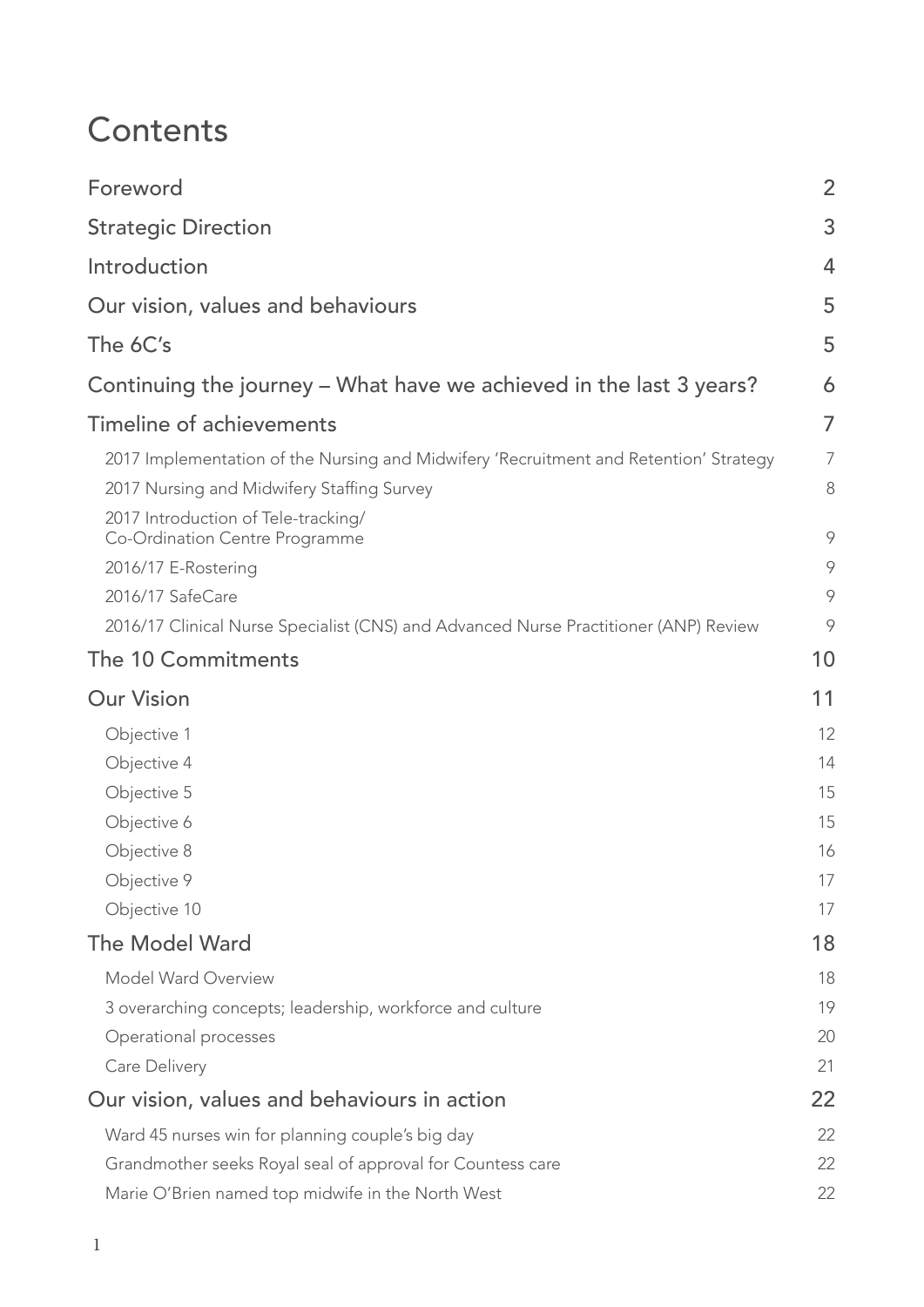## Foreword

This strategy has been informed by both the national 6C's and 10 Commitments and local context and has been developed in consultation with nurses and midwives across the organisation. It clearly articulates our three-year vision and makes explicit my expectation of every nurse, midwife and healthcare support worker, with a strong focus on every individuals responsibility in the delivery of safe, kind and effective care within the context of our 'Model Hospital' programme. In particular, during 2018 to 2020 the nursing and midwifery family will be fundamental in the design and delivery of the 'Model Ward' project, which I am very excited to support and will demonstrate the valuable contribution nursing and midwifery makes in transformational change to improve care and services for our patients and their loved ones across our health system.

This plan outlines clear, measurable improvements and provides details of the actions needed across the nursing and midwifery workforce to ensure a dynamic and flexible approach to stepwise change that will really make a difference to patients in our care and the teams we work within. The actions we take will be evaluated annually to acknowledge the pace of change and measure our impact in real terms. With an ever changing healthcare system it is clear that the nursing and midwifery family will need to transform through the development of new roles and new ways of working to ensure we have a workforce that is fit for purpose in a modernised, reformed and integrated NHS. This will require a focus on leadership and accountability together with cultural changes that reflect our Trusts expected values and behaviours.

The 'Five Year Forward View' (2014) has set out the challenge over the next few years, focusing on prevention and working across organisational boundaries to deliver care that meets service user expectations and ensures a seamless journey. The 10 commitments outlined within this strategy place nurses and midwives as leaders within this radical new way of working and although this can seem daunting at first, I believe with your support, dedication and continued hard work in the delivery of this strategy it is achievable.

What remains constant is the need to deliver safe, effective, individualised compassionate care in all settings. Building on the strong foundations from our previous strategy and quality improvement methodology, this strategy focuses on; operational transparency, high reliability and reducing variation, accountability and value and ensuring we get it right, first time for every service user. Care we would want delivered and would expect for our family and loved ones.

I am privileged to introduce this Strategy and would like to use the opportunity to acknowledge and thank the nursing and midwifery family for their continuous commitment and support.

Alison Kelly Director of Nursing and Quality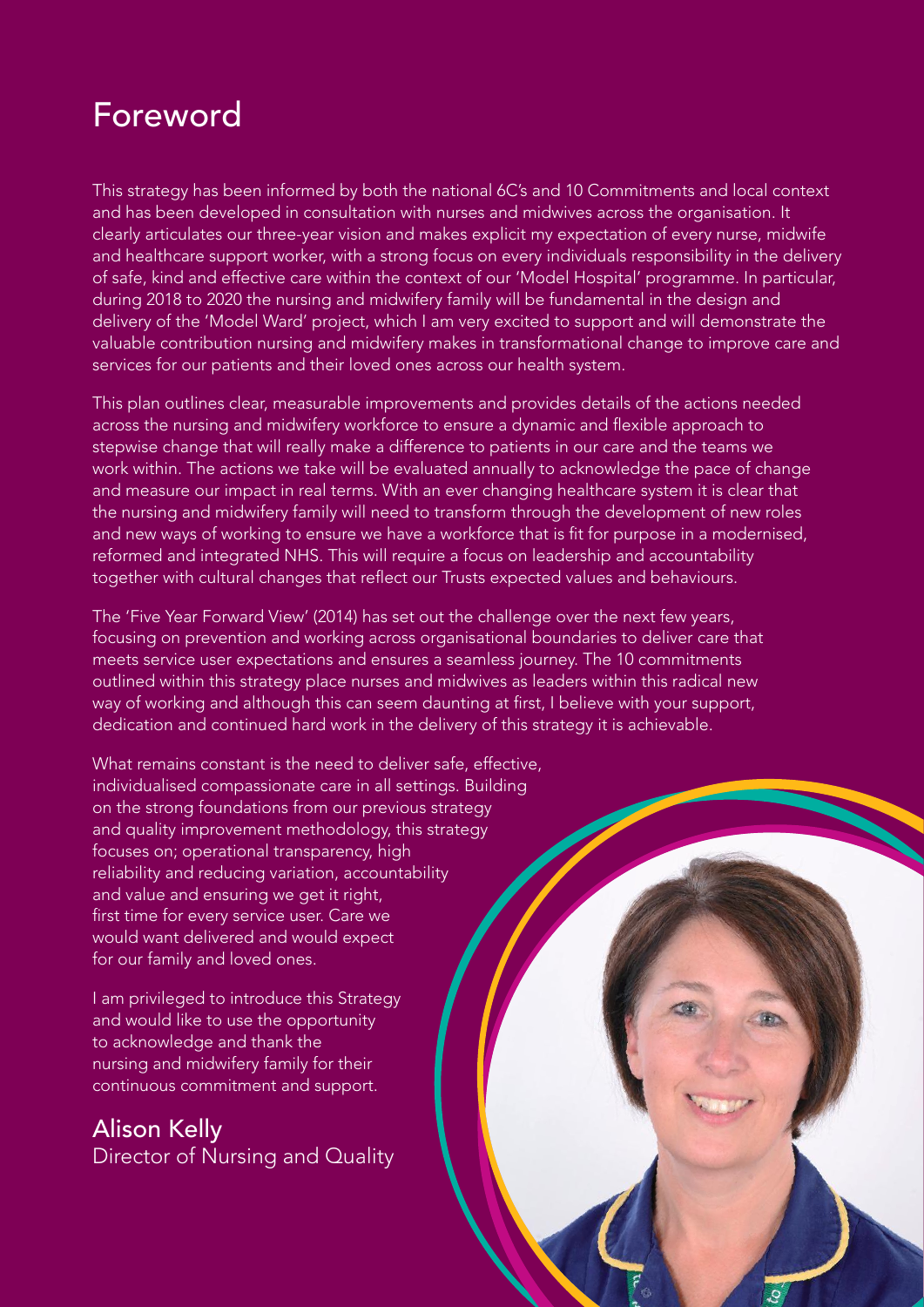# Strategic Direction

Our vision is to deliver NHS care locally that makes our staff and our community proud by being safe, kind and effective in everything that we do. The Countess has set out to achieve this vision through three key strategic programmes.

**Countess 20:20** is how we review our core services to make sure they deliver the outcomes and quality our service users deserve. This is our internal approach to innovating and improving. The 'Model Hospital' supports the delivery of this programme and the 'Model Ward' project will provide a platform for nurses and midwives to lead on and contribute to transformational change for the benefit of service users, their families and the multi-professional team.

Integrated Specialist Services sees our hospital developing services as either a specialist centre in its own right, or through clinical networks in partnership with neighbouring hospitals. Our acute care collaboration with Wirral supports the delivery of this programme and provides the nursing and midwifery family with the opportunity to influence and shape care and services to meet the needs of service users.

The West Cheshire Way sees us working with local healthcare partners to redesign services so they are more joined up and easier for service users to access. The development of the Integrated Care Partnership (ICP) supports the delivery of this programme. Nurses and midwives across our health system are fundamental to achieving seamless service users care and are central to involving external services/agencies early and planning for a safe and timely discharge.

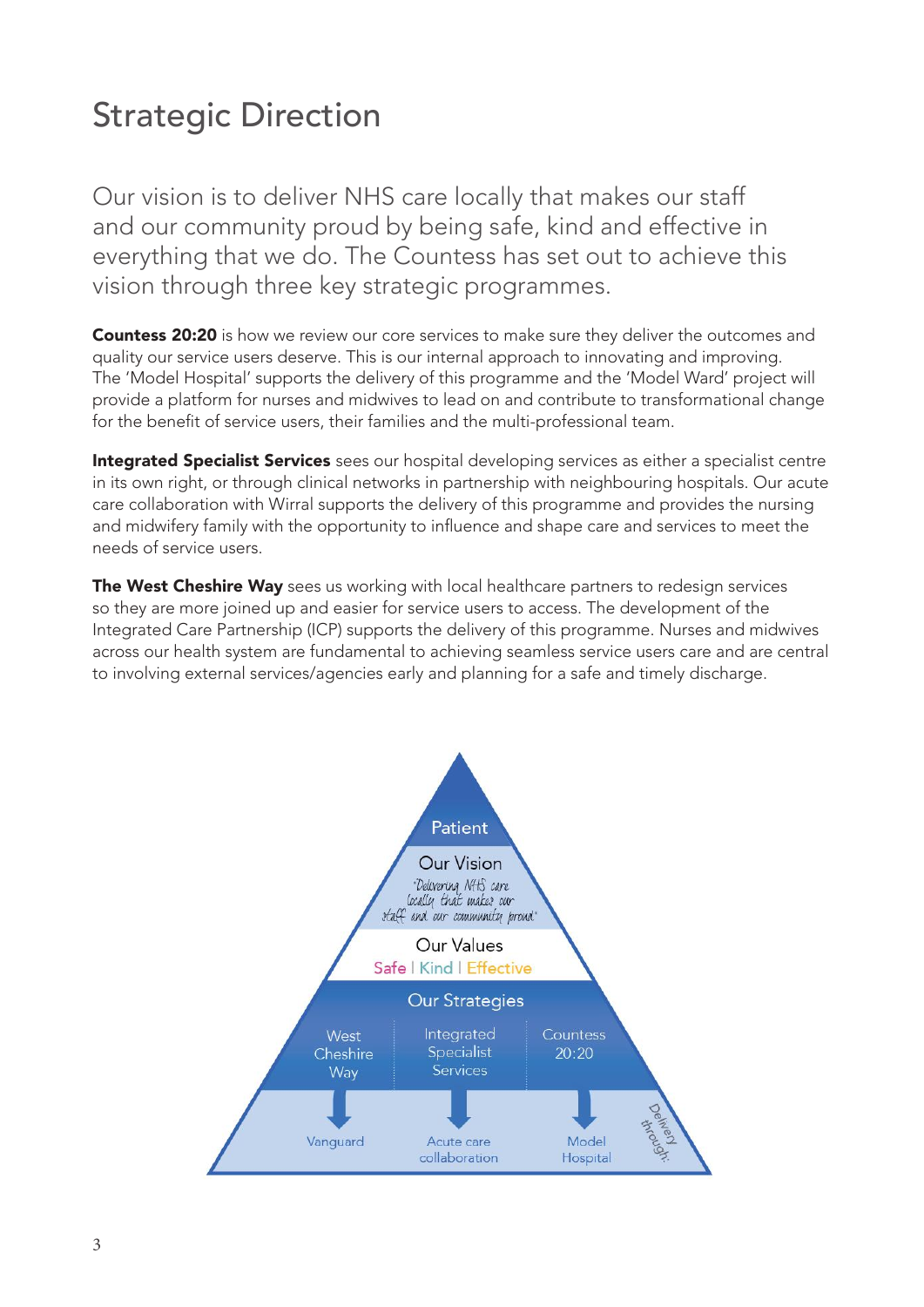# Introduction

This document outlines our three year strategy for nursing and midwifery. Following on from our previous achievements from the 2014-2017 strategy, it builds upon the Trust's core values and behavioural standards.

The strategy is not only aligned with the 10 Commitments of the national Nursing and Midwifery Framework "Leading Change, Adding Value" and the NMC Code of Conduct, it is also underpinned by the 6 Cs which are a legacy of the three year "Compassion in Practice" strategy that concluded in March 2016. The key principles of this strategy will be articulated at organisational and individual level so that every nurse and midwife in the Trust understands the role they have to play in ensuring excellence.

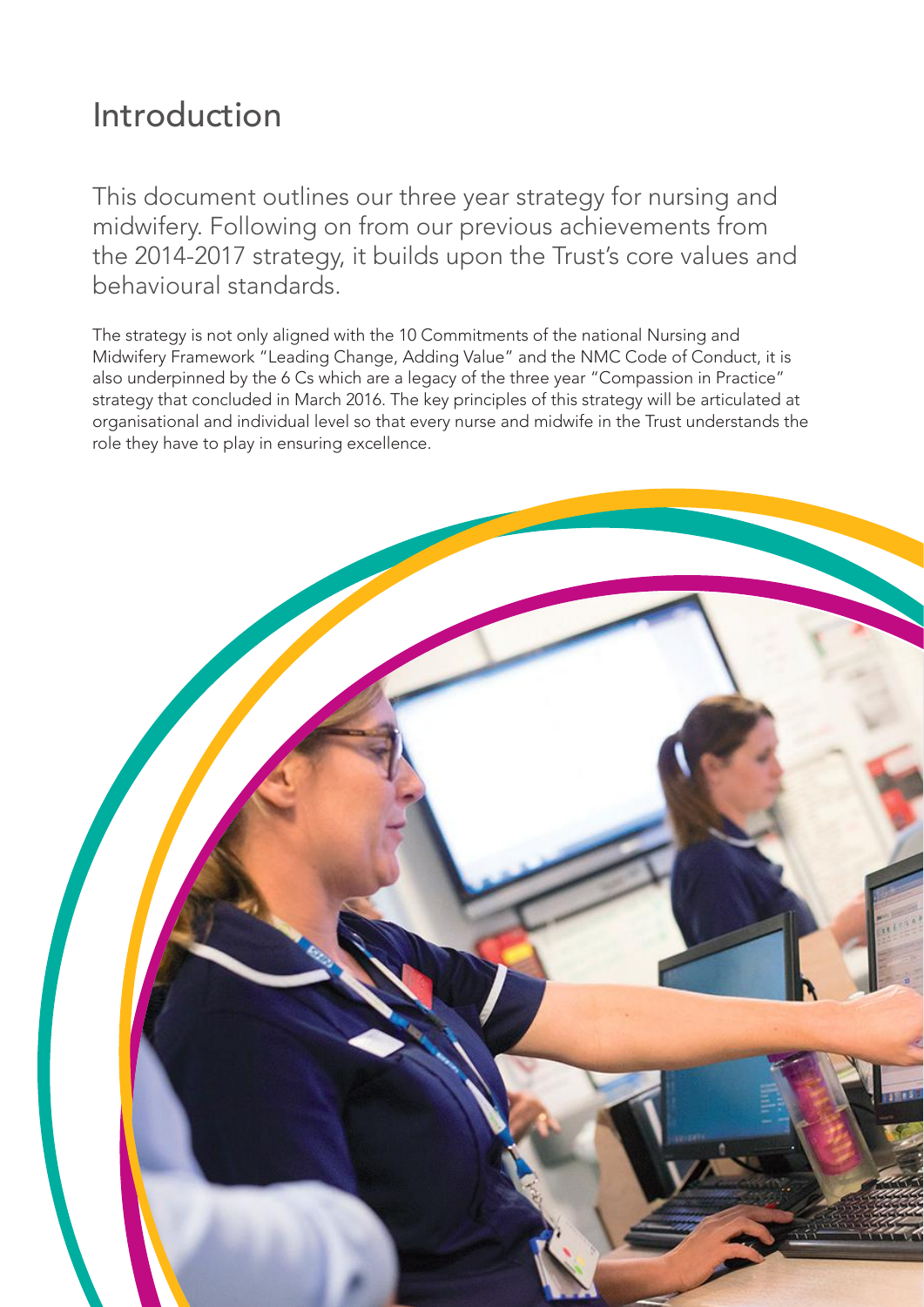# Our vision, values and behaviours

Our vision is to deliver NHS care locally that makes our staff and our community proud. Our values are summarised as being safe, kind and effective in everything that we do.

We want to 'bottle' the specialness that makes our hospitals so friendly and dependable for our patients. Collectively we have agreed standards of behaviour that we want to see and encourage in everyone which are:

- Working Together to get the best outcomes for the patients and the Trust
- Respect and Fairness so that everyone feels like a valued member of the Trust
- Positive Attitude to create a great environment for our patients, my colleagues and myself
- Achieving Excellence to continuously improve our care for patients, our people and our finances
- Leading People by creating an environment in which everyone can do the best job possible

# The 6C's

1. Care

3. Competence

5. Courage

2. Compassion

- 4. Communication
- 6. Commitment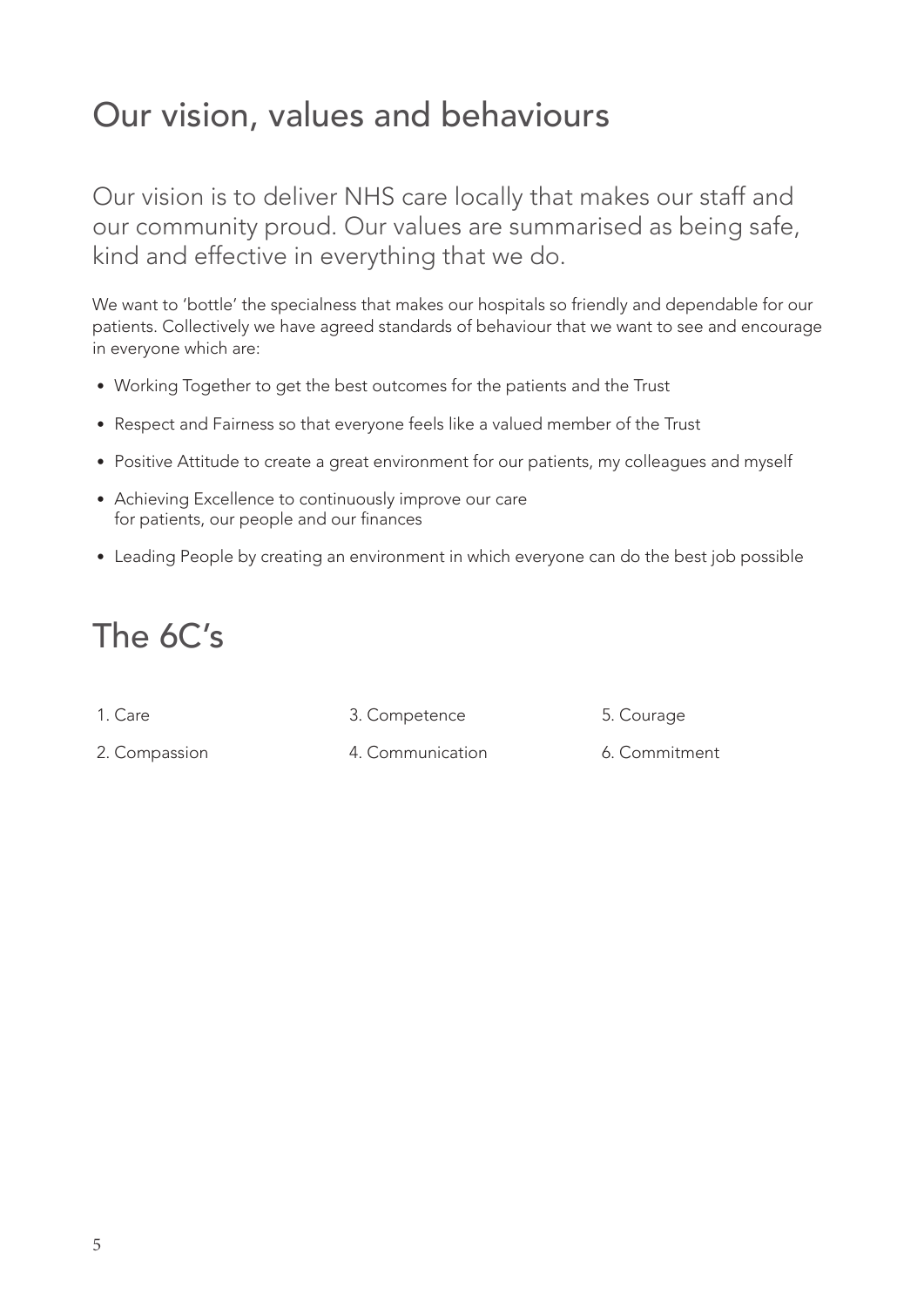# Continuing the journey – What have we achieved in the last 3 years?

In February 2016 the Countess of Chester was inspected by the Care Quality Commission and the Trust was awarded a 'good' rating.

Whilst the report which was published in June 2016 gave us much to celebrate and highlighted several areas of outstanding practice, it also reinforced our own sense of what we need to strengthen and improve.

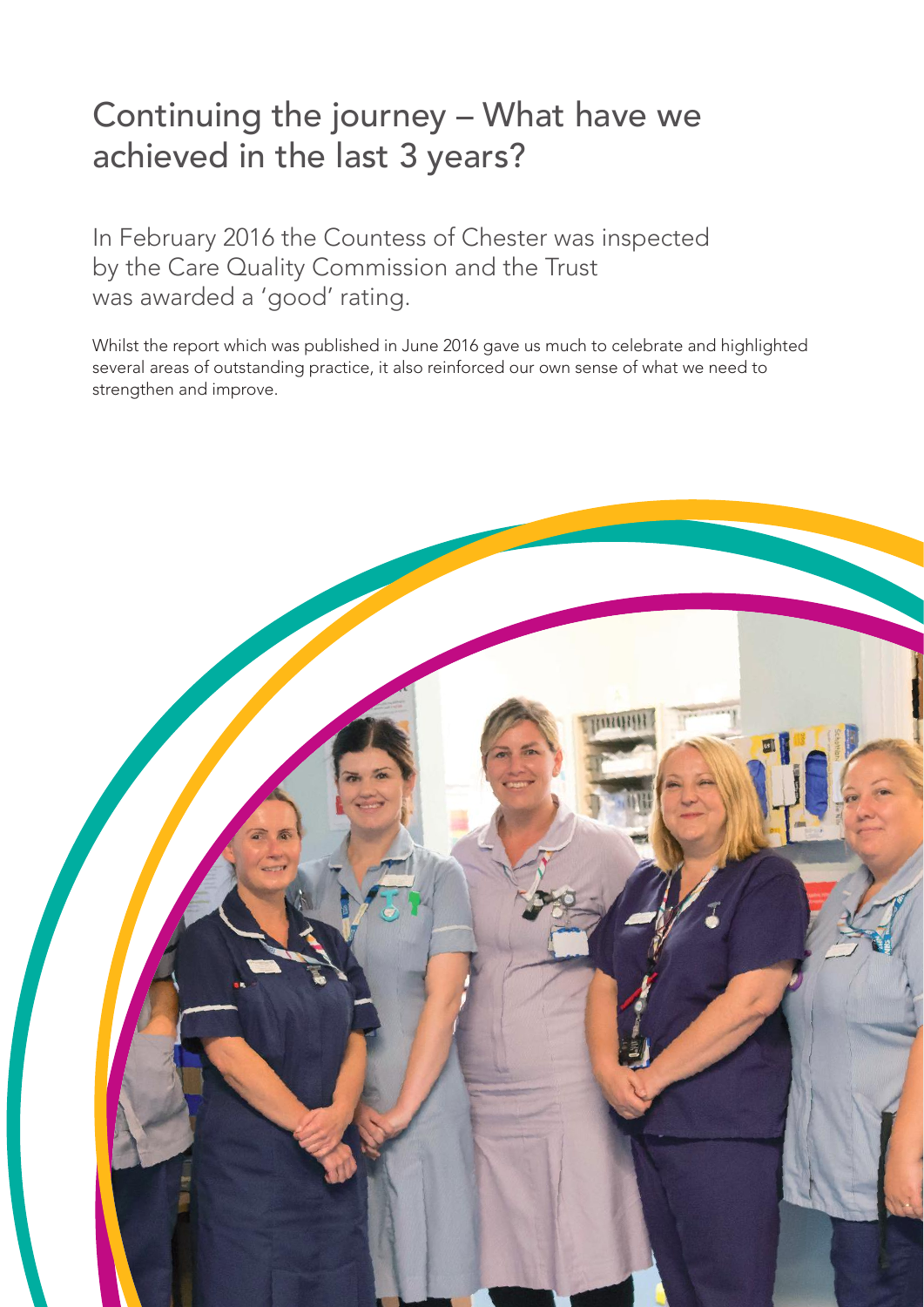

# Timeline of achievements

## 2017 Implementation of the Nursing and Midwifery 'Recruitment and Retention' Strategy

A task group was established during 2017 to lead the work programme for recruitment and retention in nursing and midwifery. This included undertaking a review of the current nursing and midwifery workforce numbers, vacancies and turnover during 2017. As a result a number of work streams are being progressed to support the successful recruitment and retention of registered staff. The group has recently extended its membership to include AHP colleagues and incorporate the theatre working group which also focuses on the Operating Department Practitioner (ODP) shortfall and plans during 2018 include joining with medical colleagues to work collaboratively across all clinical professional groups.

Recruitment work streams include (but are not limited to):

- Review and update of Comms Strategy to support recruitment (including utilising LinkedIn, FB and Twitter)
- Update of recruitment materials
- Update of website to include a 'one stop shop' to living in Chester and working at the Countess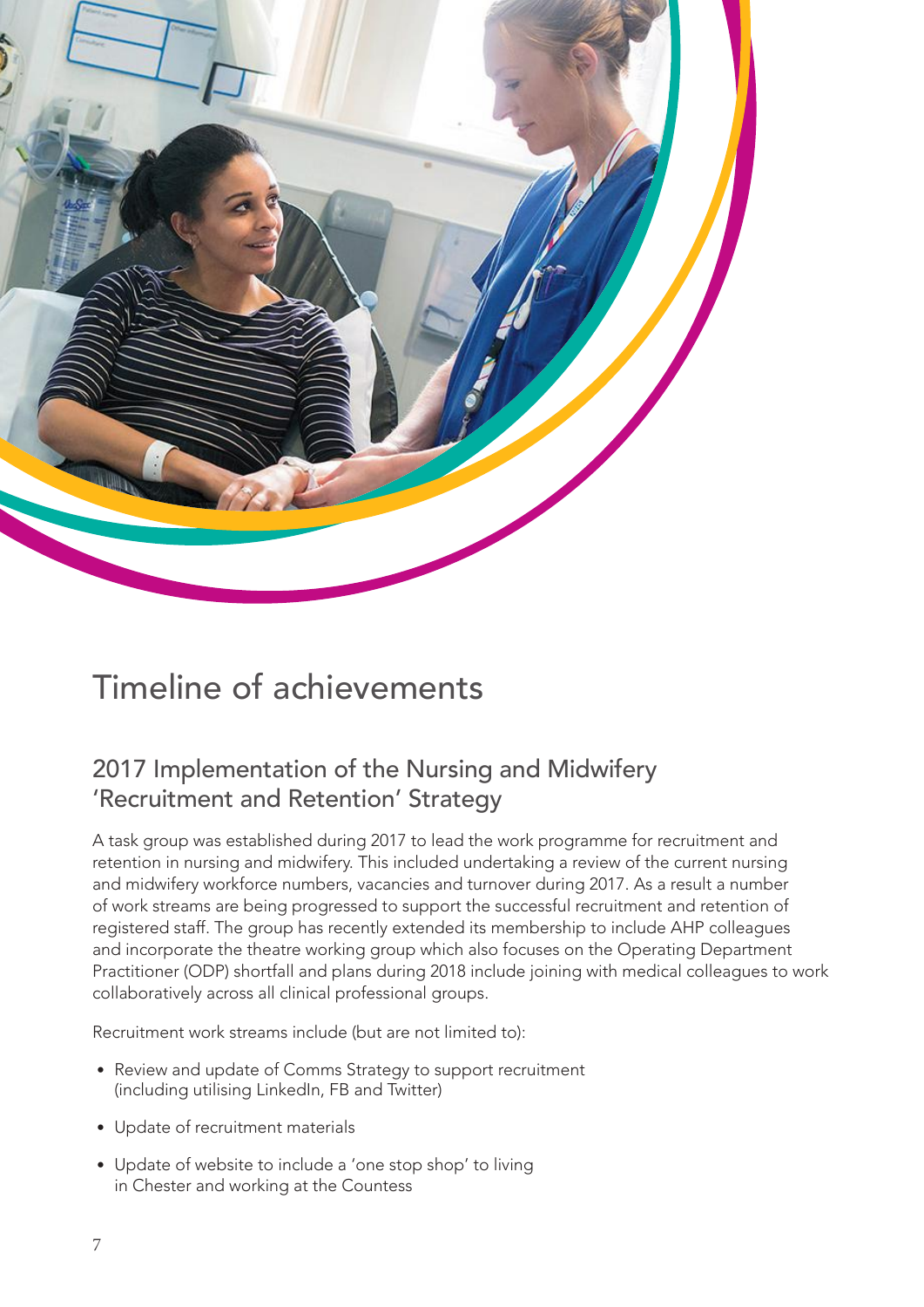- Redesign of job advert and review of benefits offered to new starters
- Introduction of 'book on tours' for interested applicants to visit the hospital and meet teams
- Rotational posts offering structured development opportunities
- Maximising National recruitment fairs
- Engagement with local Universities
- Increasing return to practice numbers
- Theatre open days and career events
- Evaluation of recruitment process using feedback from end-users
- Collaboration with 'Temporary Staffing' to support pay incentives (moving to weekly payroll) and improved technology to support recruitment process
- International recruitment

Retention work streams that include (but are not limited to):

- Review of ward staffing models, utilising acuity and teletracking data to support model development and design teams that reflect the needs of service users
- Scope the nursing and midwifery workforce requirements over the next 5—10 years and develop a training strategy using apprenticeship models to support career development towards professional registration
- ODP training programmes using apprenticeship models
- Theatre practitioner programmes using apprenticeship models
- Review of additional hours payments and incentives to join the Countess Bank
- Building a 'pool' of flexible staff on contracts to support short notice/unplanned gaps
- Collaboration with Education and Training to offer competency based/ higher apprenticeship development opportunities

## 2017 Nursing and Midwifery Staffing Survey

A snapshot survey of registered nurses and midwives has been undertaken during 2017, this comprised of 26 questions, covering the topics of working patterns, incentives and professional development. A total of 70 nursing and midwifery staff completed this. The feedback from this survey was listened and responded to by the Executive team and as a result the following has been implemented;

- Offer to increase contracted hours from 36 to 37.5
- Offer of 37.5 hour contracts to new registered nursing and midwifery employees
- Offer to work regularly over 37.5 hours (for individuals who requested this as an option)
- Increase bank pay in line with substantive pay for registered nurses and midwives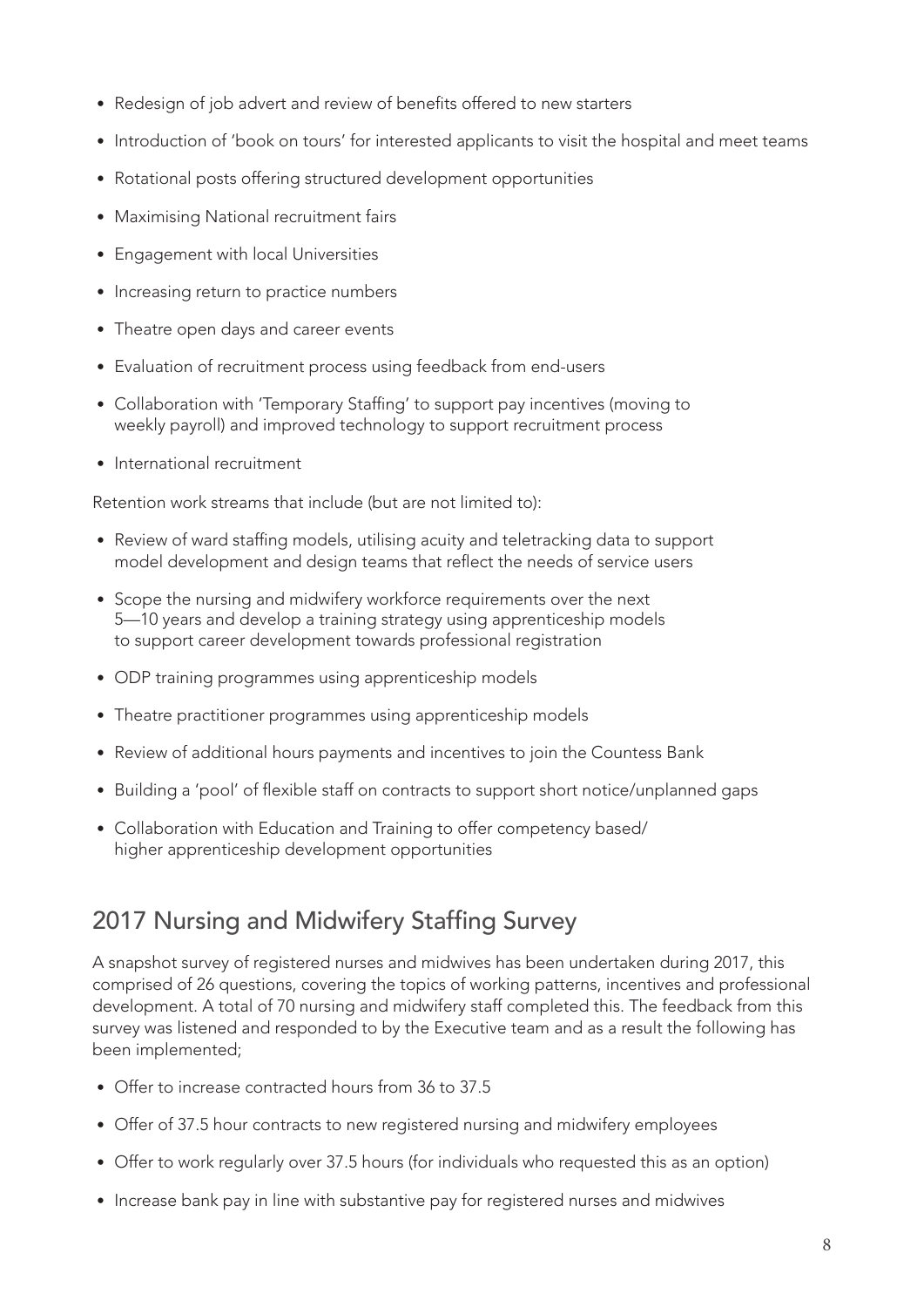#### 2017 Introduction of Tele-tracking/ Co-Ordination Centre Programme

The Co-ordination Centre will make us more responsive, giving our nurses and midwives more time to spend with service users by reducing the administrative and housekeeping tasks they currently have to do. The introduction of the bed cleaning teams really supported this goal and has released a number of nursing hours to support direct patient care.

## 2016/17 E-Rostering

The change to electronic rostering has allowed for more effective roster management, ensuring services are covered with the right number and skill mix of nursing and midwifery staff. Transparency in relation to flexible working patterns, annual leave allocation and time owing has allowed for the optimum use of the workforce which has been further progressed by the introduction of the 'SafeCare' system. Electronic rosters (HealthRoster) have been implemented in 40 wards/departments across the Trust with 1,100 nurses and midwives now able to instantly access and view their rosters from a phone or tablet. Rosters are published 6 weeks in advance which supports a healthy work/life balance and allows for early planning to cover unfilled shifts. The electronic roster links with Bank Staff which supports 24 hour direct booking of nurse bank shifts when shifts cannot be filled by substantive staff.

## 2016/17 SafeCare

The introduction of the SafeCare programme has allowed us to move away from traditional staffing models and flex the workforce (both number and skill mix) to support the actual acuity and dependency of patients, resulting in the right staff, with the right skills, in the right place at the right time to meet patient's needs. Staff record live acuity data in SafeCare, 3 times in each 24 hour period within adult and paediatric inpatient areas. SafeCare links to HealthRoster and provides visibility and transparency of nurse staffing and patient acuity across the Trust. Senior nursing teams are able to identify a shortage or excess of nursing hours based on live patient acuity and can use this information alongside professional judgement to redeploy staff accordingly.

## 2016/17 Clinical Nurse Specialist (CNS) and Advanced Nurse Practitioner (ANP) Review

During 2016/17 a review of the CNS and ANP roles has been undertaken. This has provided the opportunity to map the current service models and operational requirement to the knowledge and skills provided through the CNS and ANP teams. This is essential to ensuring the right staff, with the right skills are available to provide care and treatment at the point of need. In addition, it has allowed for the standardisation of job descriptions and the completion of training needs analysis to reduce variation, improve efficiency and to identify specific development needs for individual nurses. The revised job descriptions and new job plans now mirror the national standards for advanced practice.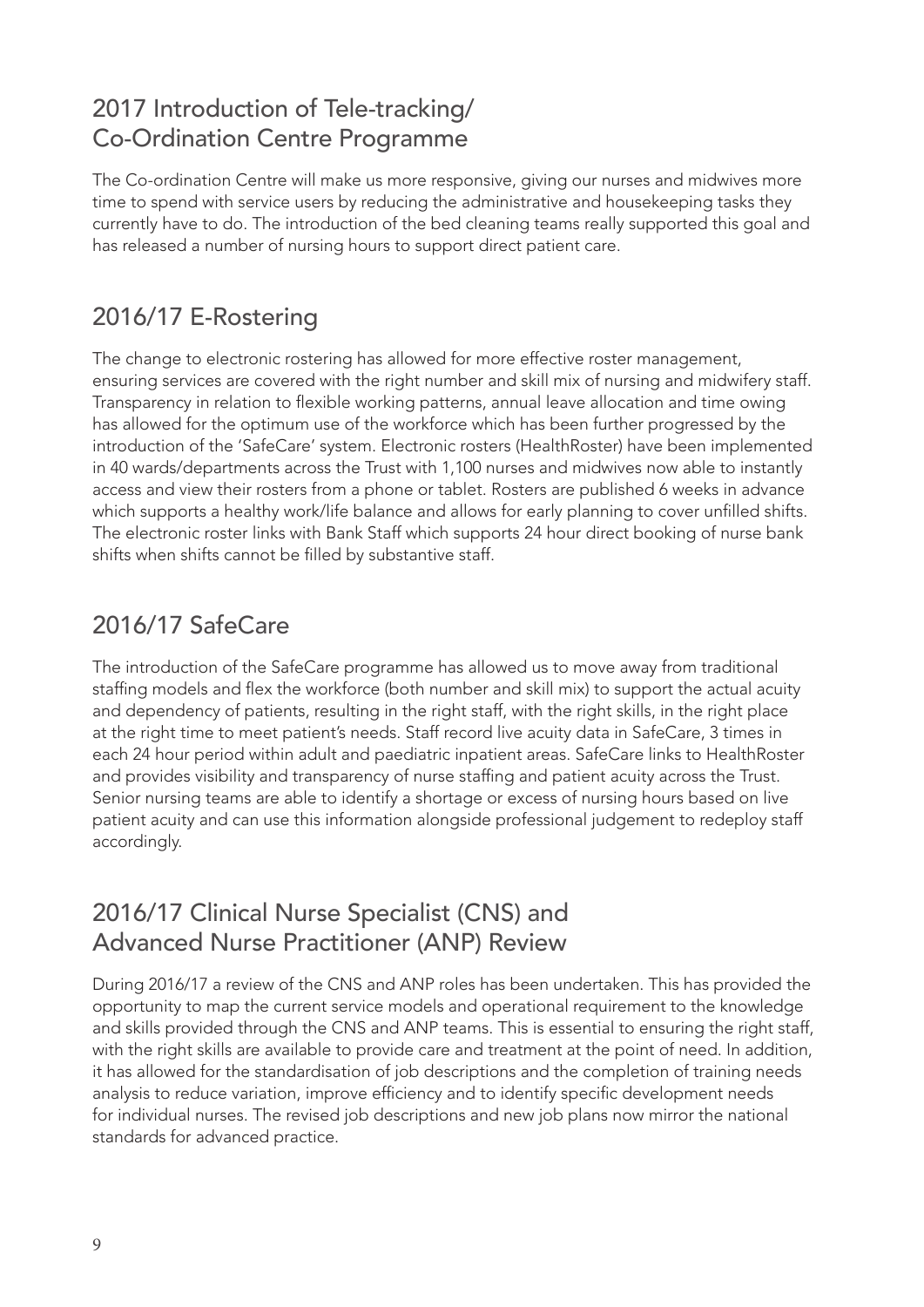# The 10 Commitments

The 10 Commitments are aspirational goals defined in the 2016 national framework for nursing and midwifery, 'Leading Change, Adding Value'. They are intended to help us focus on narrowing gaps, addressing unwarranted variation and helping us demonstrate outcomes.

The diagram below demonstrates how we, together as a Trust plan to deliver these commitments.

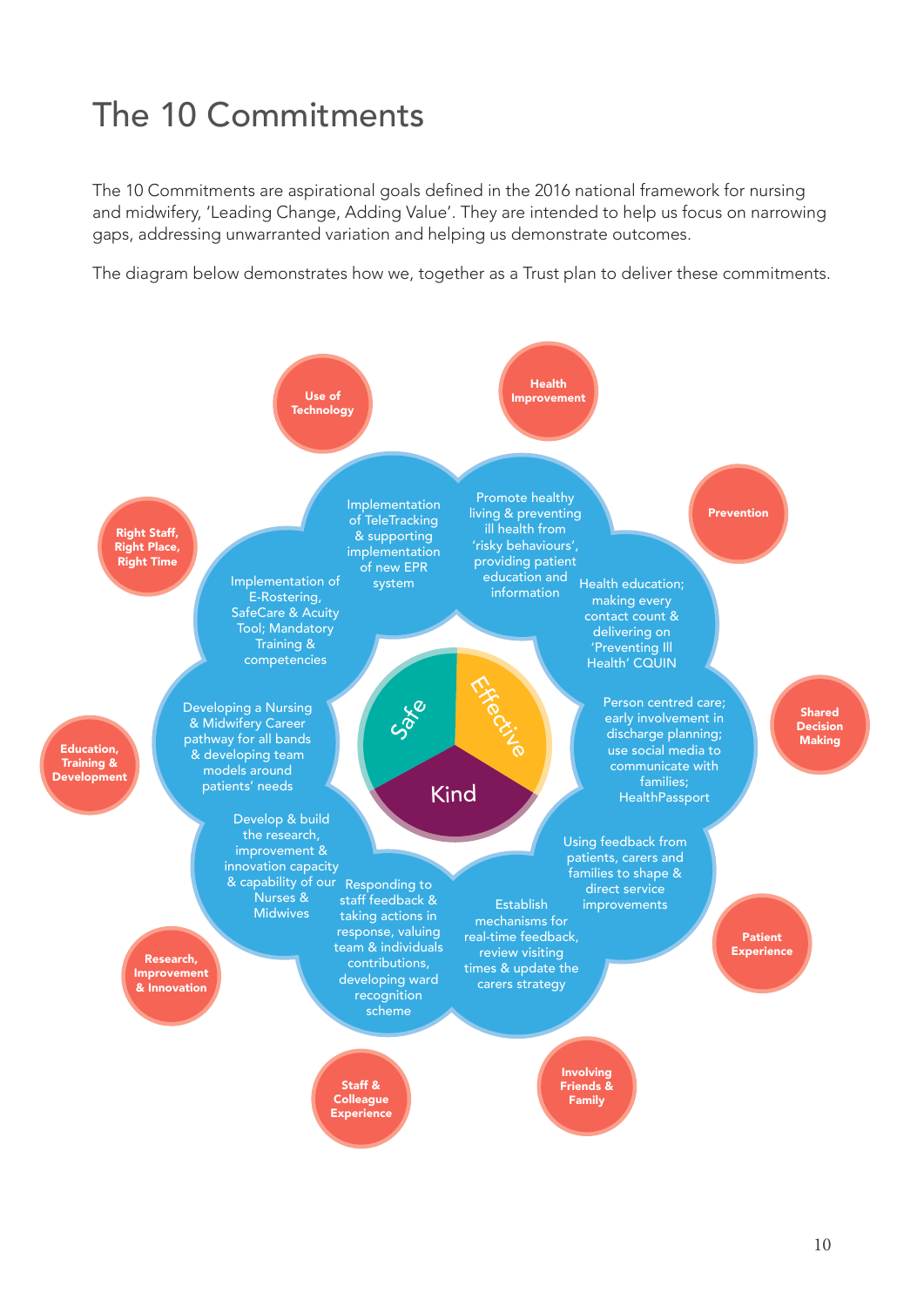# Our Vision

Our three main priorities as a Trust are…

- **Safe:** Avoid harm and reduce risk to all
- Kind: Considerate and non-judgemental in thoughts and actions
- **Effective**: Consistently maximising resources to deliver excellent patient care

To ensure our priorities are met we have 10 Nursing and Midwifery objectives which complement the 10 national commitments and build on the 6C's foundation to provide local context to our strategic direction, providing actions which can be measured to demonstrate our successes or highlight areas for further development.

The delivery of this strategy will be monitored and evidenced provided against achievements by 2020. Some objective will take the full 3 year programme to complete, whilst others may be achieved within a shorter timeframe. Regular progress reports will be monitored at the Nursing and Midwifery Board and identified leads will be supported by the Board to take forward any required actions.

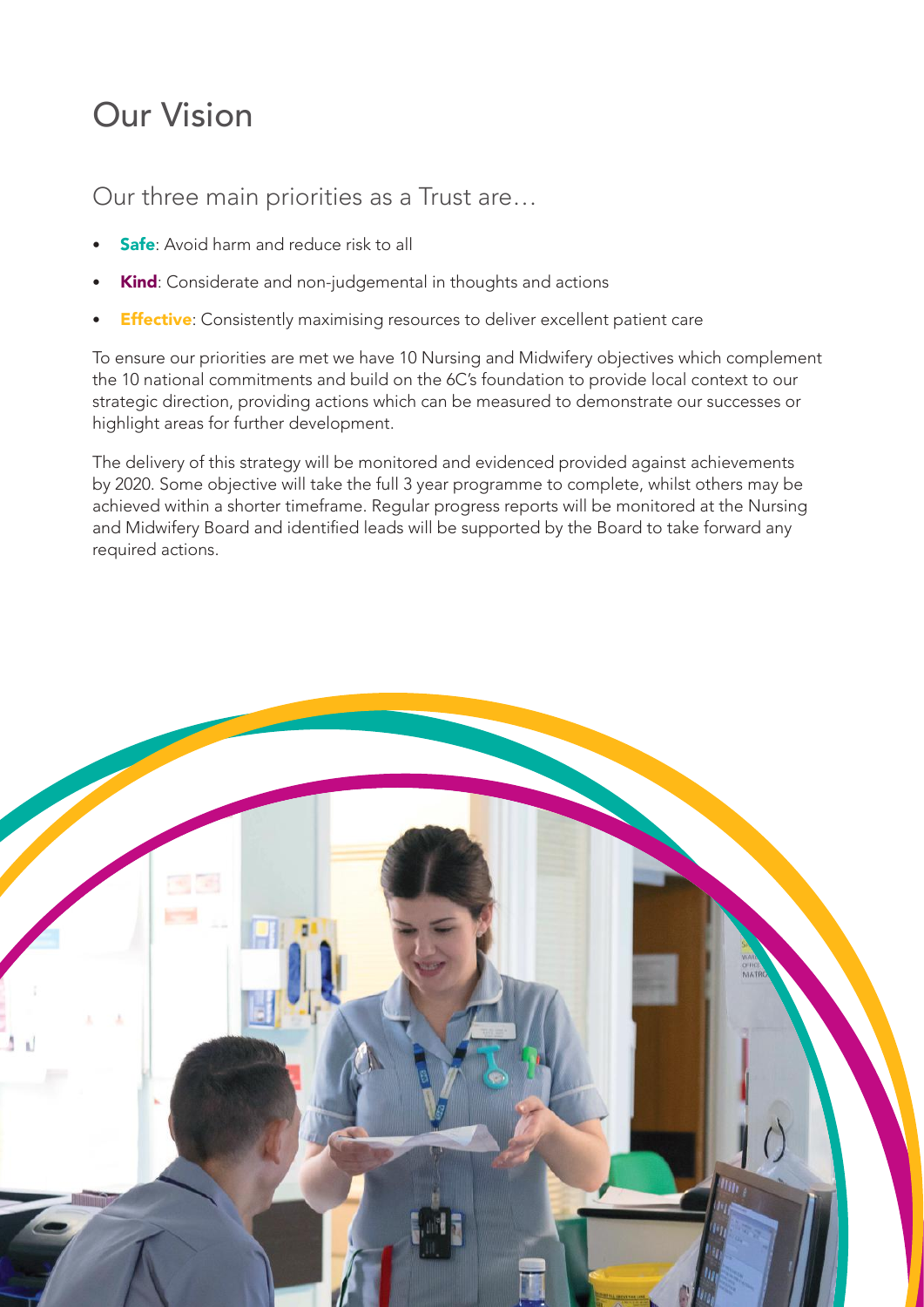To focus our resources on models of care that are; patient-centred, safe, effective, economically sustainable and responsive to the needs of our patients.

- Work collaboratively with the Chief Clinical Information Office and the Chief Nursing Information Officer to agree a digital roadmap to define the benefits of the new electronic patient record (EPR) and to ensure a patient focused strategy of informatics is developed within the Trust in line with NHS England's Five Year Forward View
- Utilise IT strategies and informatics to promote performance and improvement
- Embrace a new 'Electronic Patient Record' which will support staff to deliver best practice
- Work collaboratively with the EPR implementation team to ensure the new system removes duplication and promotes efficiencies to release nursing and midwifery time
- Continue to implement and develop e-rostering and safe staffing management aligned to acuity and Care Assurance Framework
- Explore ways in which the electronic roster can support nurses and midwives to achieve a healthy work/life balance, with a particular focusing on flexible working
- Support National Patient Safety Initiatives
- Reduce patient harms (HCAI, falls and pressure ulcers)
- Monitor quality of care and the actions taken to improve through the use of nursing focused targets and indicators which will support the delivery of the Quality Agenda
- Continue to promote the duty of candour and conduct a review of Nursing and Midwifery practice to ensure that our systems and processes support a culture of transparency
- Incorporate human factors education and awareness into Trust training programmes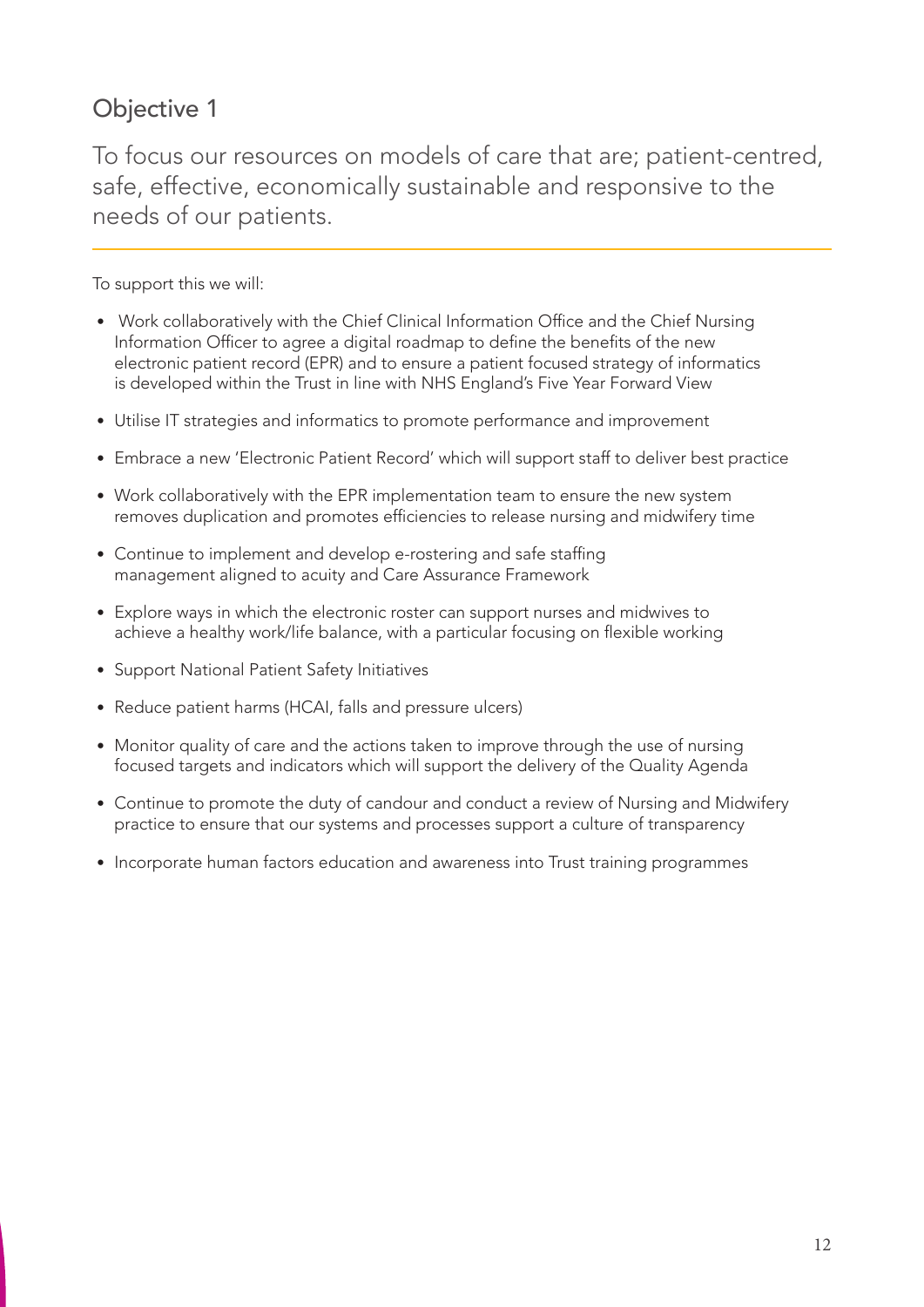To ensure our Nursing and Midwifery workforce is flexible, skilled and responsive; enabling us to provide solutions to the current challenges by enabling them to work to their full potential.

- Grow a nursing and midwifery workforce that is resilient and sustainable through the use of an annual appraisal and personal development planning to ensure staff progress from novice to expert
- Ensure organisational readiness to support nursing and midwifery revalidation
- Agree a standard set of skills and competencies for the roles required and monitor compliance annually
- Monitor and ensure professional and behavioural standards and Trust values are reflected in our daily actions
- Work collaboratively with university providers to ensure clinical placements provide a holistic experience and provide students in training with the required knowledge and skills to support them in their practice
- Review the registered nurse and midwives core and specific competency framework to allow all staff the opportunity to gain essential and desirable skills in practice
- Build on the existing recruitment and retention work programme to reduce the vacancy gap and improve turnover rates
	- > Evaluating effectiveness of corporate recruitment and make a demonstrated improvement by moving to ward/department specific recruitment
	- > Reviewing the support for newly qualified nurses and midwives, enhancing the preceptorship programme
	- > Exploring flexible retirement options that are both attractive and of benefit to services
- Work collaboratively with NHSi on a career development pathway in nursing, sharing best practice and learning from others successes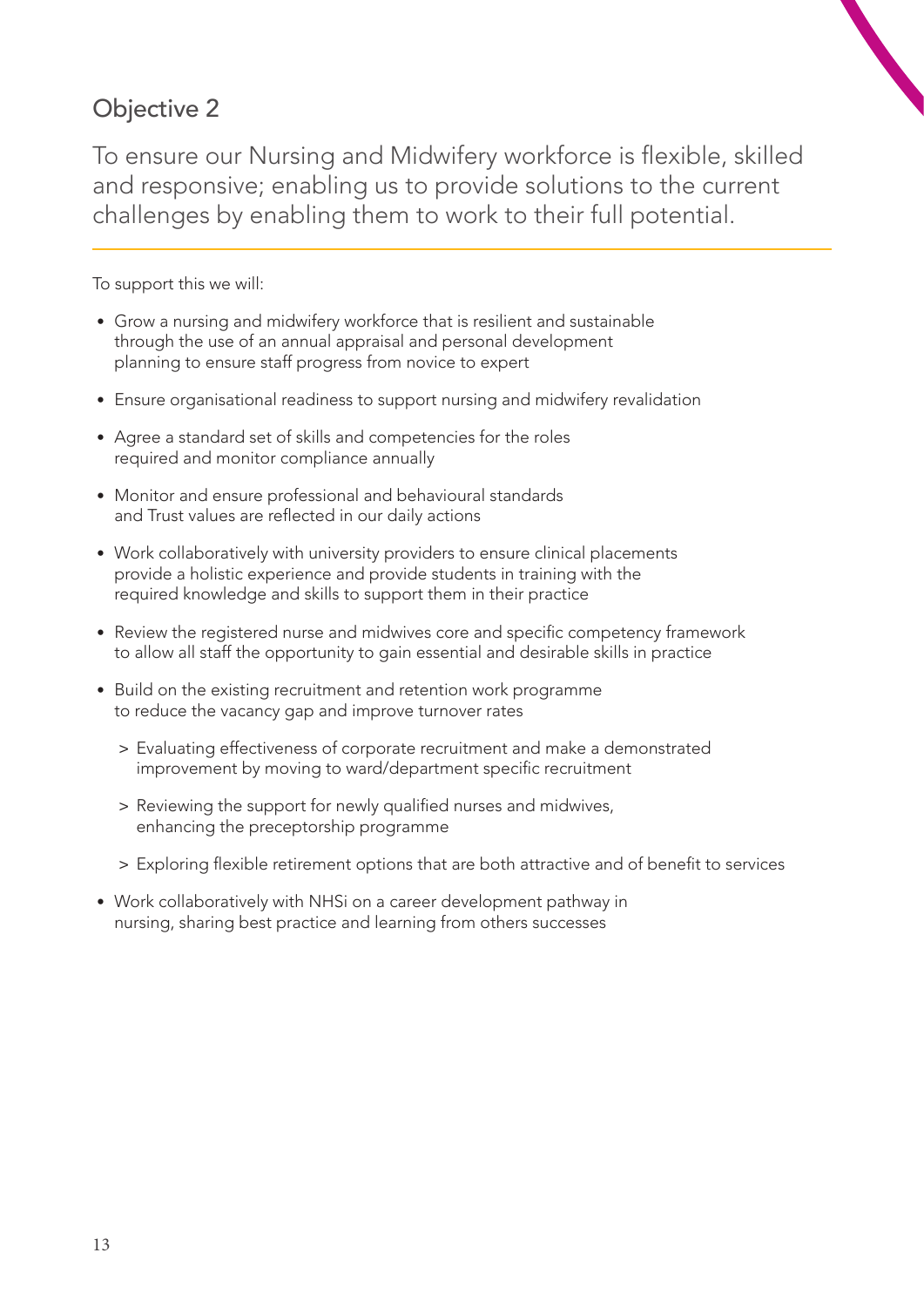

To support the advancement of nursing and midwifery research and demonstrate translation of research into practice.

To support this we will:

- Apply the "Learning, Education and Development Strategy"and implementation plan for nursing and midwifery staff across the organisation
- Develop a research and innovation strategy that will set out the Trust's research and innovation vision, including how we aim to increase capacity in the field of research and innovation

#### Objective 4

Continue learning from serious incidents and complaints. Ensure a just culture, supporting consistent, constructive and fair evaluation of the actions of staff involved in patient safety incidents.

- Provide service users, carers and families with a mechanism to raise concerns at the point of care, allowing for this to be actioned and addressed in real-time
- Ensure we use a range of patient feedback to develop services and improve care
- Aim to decrease the number of formal complaints received annually
- Aim to increase the number of patient compliments received annually
- Develop robust feedback processes for staff; to ensure learning is disseminated and action is taken, where appropriate, to prevent reoccurrences of incidents and complaints
- Provide education and training for staff on how to deal with a concern or complaint to improve resolution at ward/department level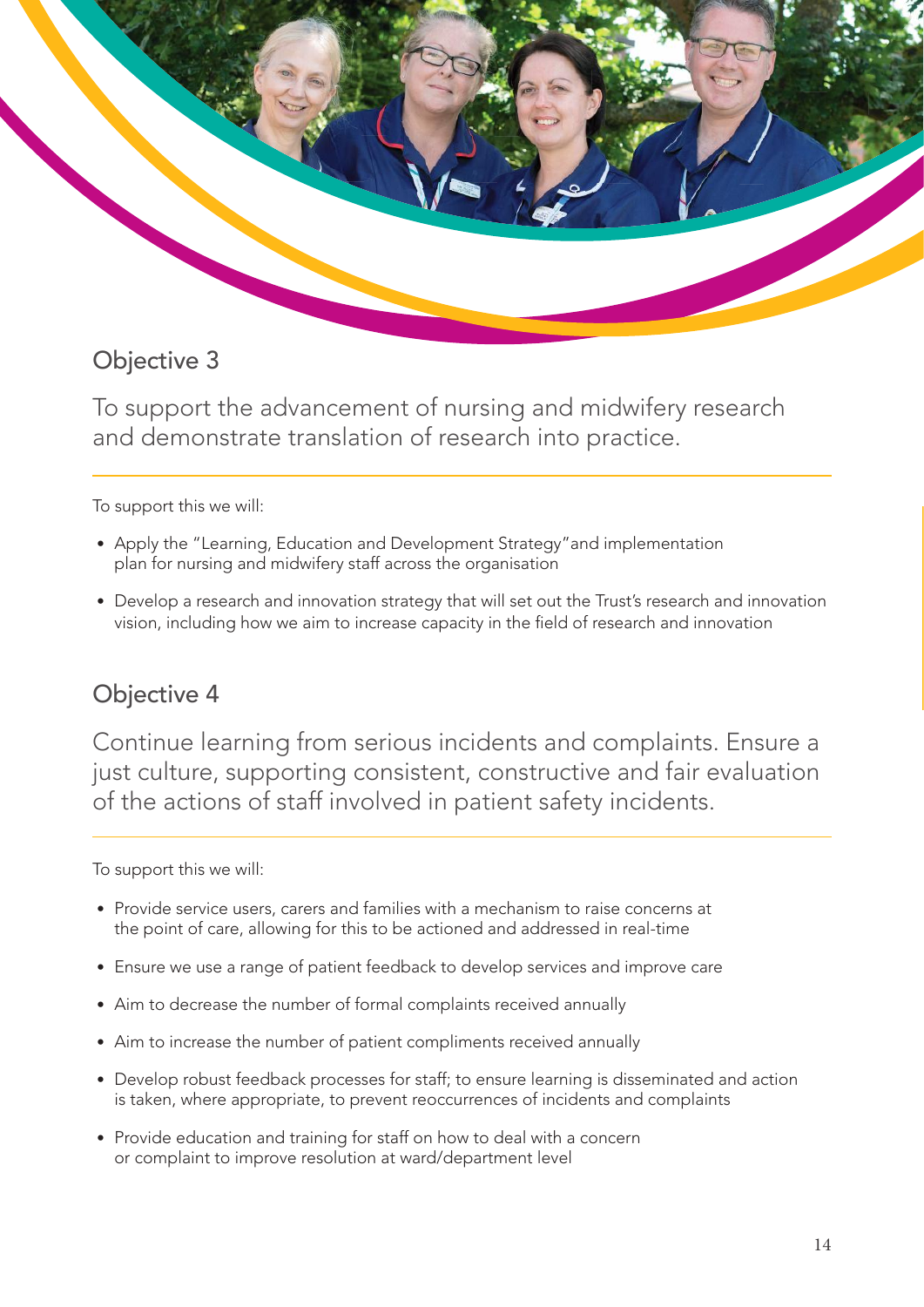Listen to patient feedback to optimise communication, improve patient experience and subsequently increase and expand public and patient engagement.

To support this we will:

- Increase patient and public participation and involvement within organisational committees, focus groups and ensure we take actions in response to feedback
- Participate in delivering a programme of work through the Patient Experience Operational Group to improve patient experience

### Objective 6

Improve the experience of service users with dementia.

- Develop and launch a Dementia strategy to embed the principles of person centred care
- Improve access and equity for Dementia provision across the organisation (regardless of the location of patient/service users)
- Work collaboratively with Care Home providers to improve compliance and consistency to the 'Red Bag' initiative

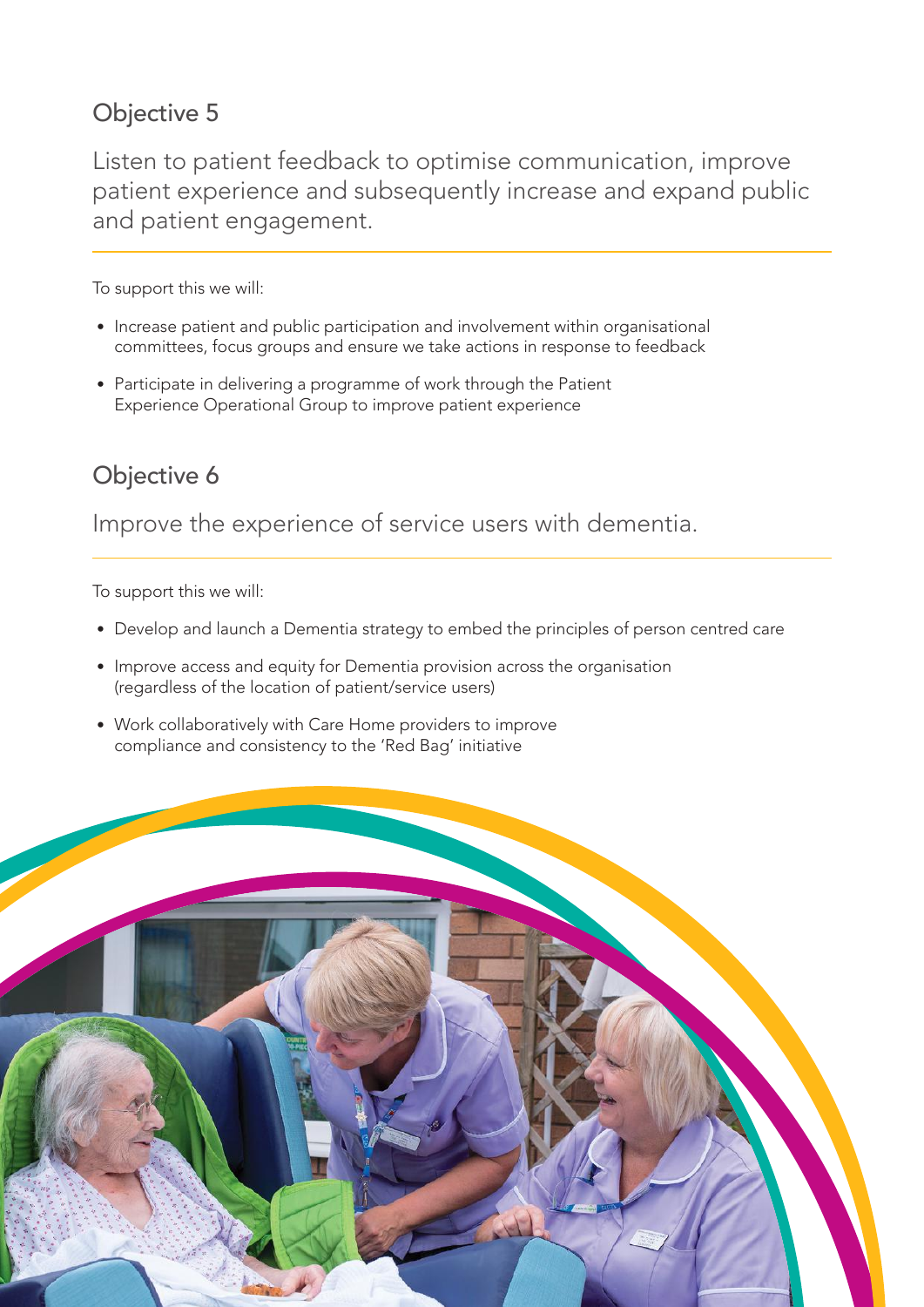To work towards an Integrated Care Partnership with key stakeholders.

To support this we will:

- Review our nursing and midwifery workforce development plans and work collaboratively with West Cheshire partners to ensure we have the right skills, values and behaviours
- Transform nursing and midwifery practice to improve care; utilising the full potential of nurses and midwives to increase the quality of care while achieving a seamless service for users across the health service
- Work collaboratively with therapist colleagues to ensure proactive discharge planning through the 'Red day-Green day' initiative

#### Objective 8

To ensure workforce capability by building strong leadership and strengthening inter-professional team collaboration for best outcomes.

- Develop strategies for effective nursing and midwifery leadership
- Utilise a 360 degree self and peer review process that includes leadership evaluation
- Increase the number of nursing and midwifery staff who undertake mentoring
- Develop mentorship and coaching capability and capacity
- Have appropriate toolkits in place to support managers and leaders
- Support teams to develop resilience
- Evaluate senior nursing and midwifery roles and responsibilities to ensure visible support is offered consistently in the clinical area
- Evaluate the changing role of the ward/department manager, explore feasibility of delivering a seven day cover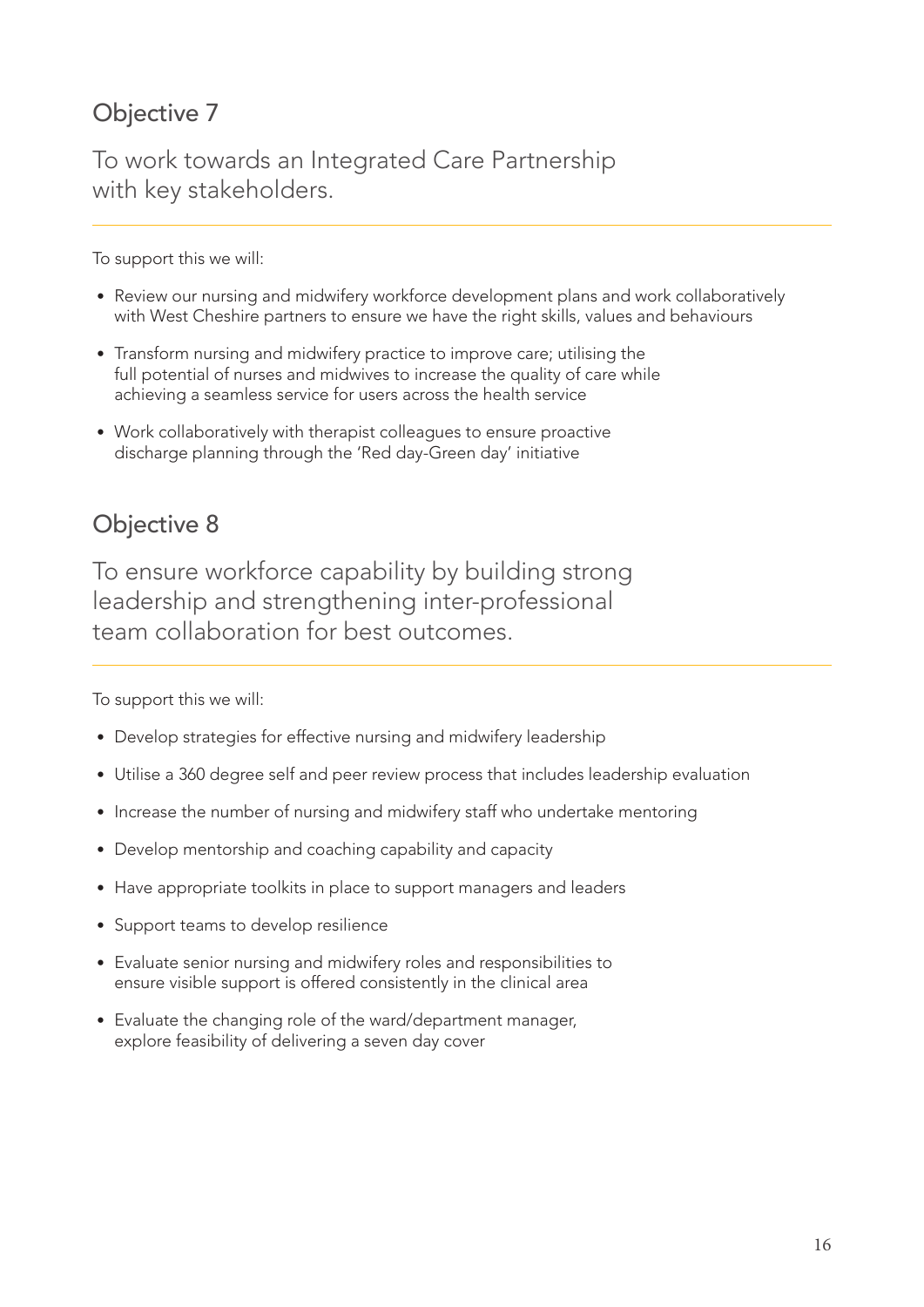Optimise the influence of nursing and midwifery, improving quality and value for money in the delivery of healthcare services.

To support this we will:

- Promote a professional and compassionate image of nursing and midwifery to patients, the public and service users by upholding the Trusts behavioural standards
- Reducing clinical variation (with a particular focus on the deteriorating patient, Sepsis and AKI)
- Explore and test new models of care which will include the development of multi-professional teams to ensure we get it right, first time for every patient
- Support changes across clinical footprints to reduce waste and share valuable resources.
- Ensure the nursing and midwifery family are recognised and rewarded for their valuable contribution to safe, kind and effective care through the development of a 'Ward Accreditation' scheme

## Objective 10

Monitor our care assurance framework and ensure that in-year financial, capital and operational issues do not impact on patient safety and quality.

- Utilise risk assessment processes, incident reporting and registers to mitigate and monitor any risks identified
- Complete monthly assurance audits, in safety, quality and patient experience, interpret findings and take actions to improve where necessary
- Share lessons learnt with the nursing and midwifery family, show casing best practice and supporting all areas to achieve excellence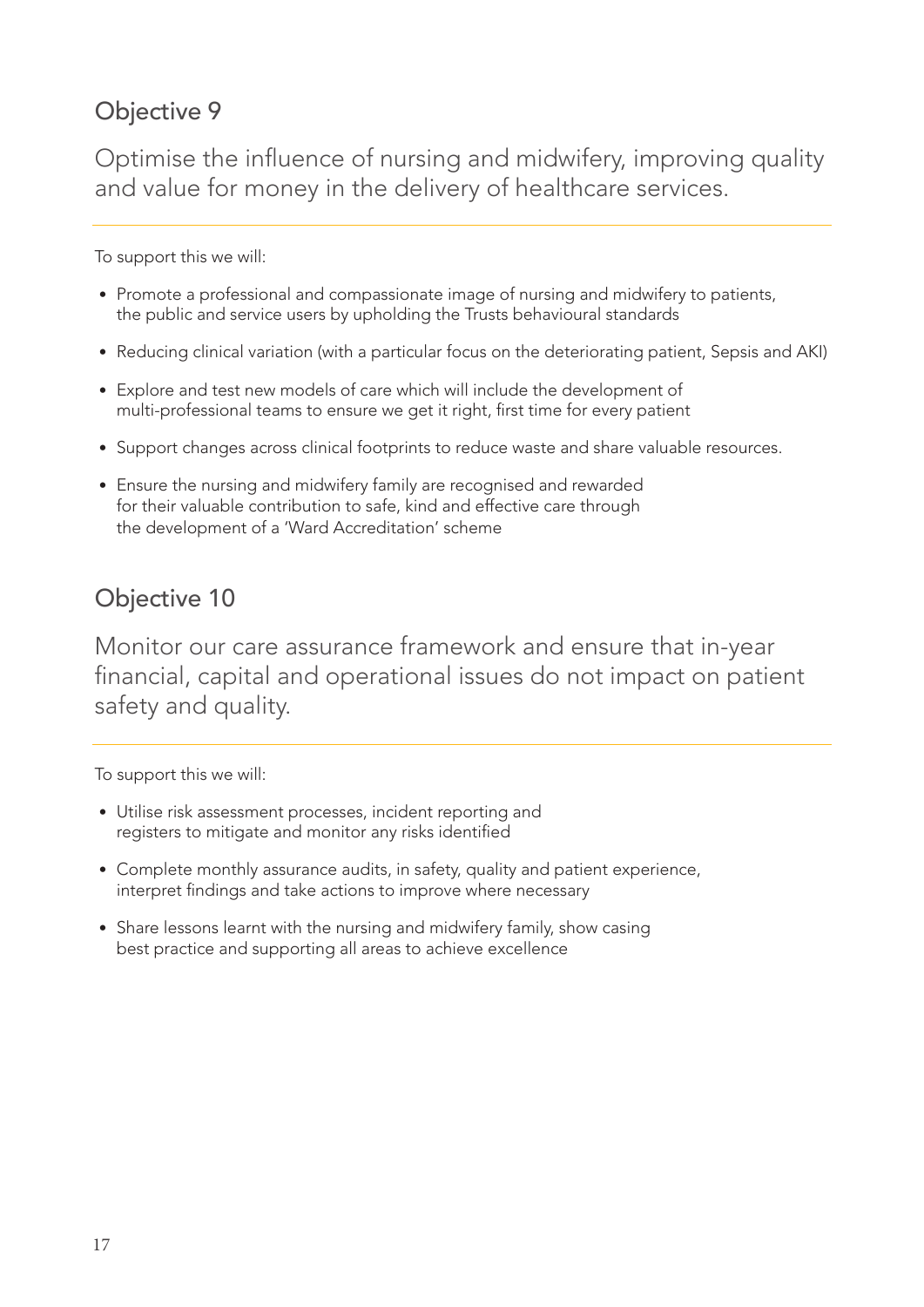# The Model Ward

Model Ward' is a transformation change programme which is centred on making improvements to both clinical and operational processes. It is an enabler, using recognised quality improvement methodology to support new ways of working and testing the delivery of new models of care. It is an ambitious programme which builds on existing foundations to improve services further and supports staff by releasing time and removing duplication, whilst ensuring the safety, quality and experience of patients in our care. The chosen areas for testing are wards 50, 51, 44 and 45, once models have proved to be successful they will then be rolled out to all inpatient areas to ensure very ward/department becomes a 'Model Ward' of the future.



### Model Ward Overview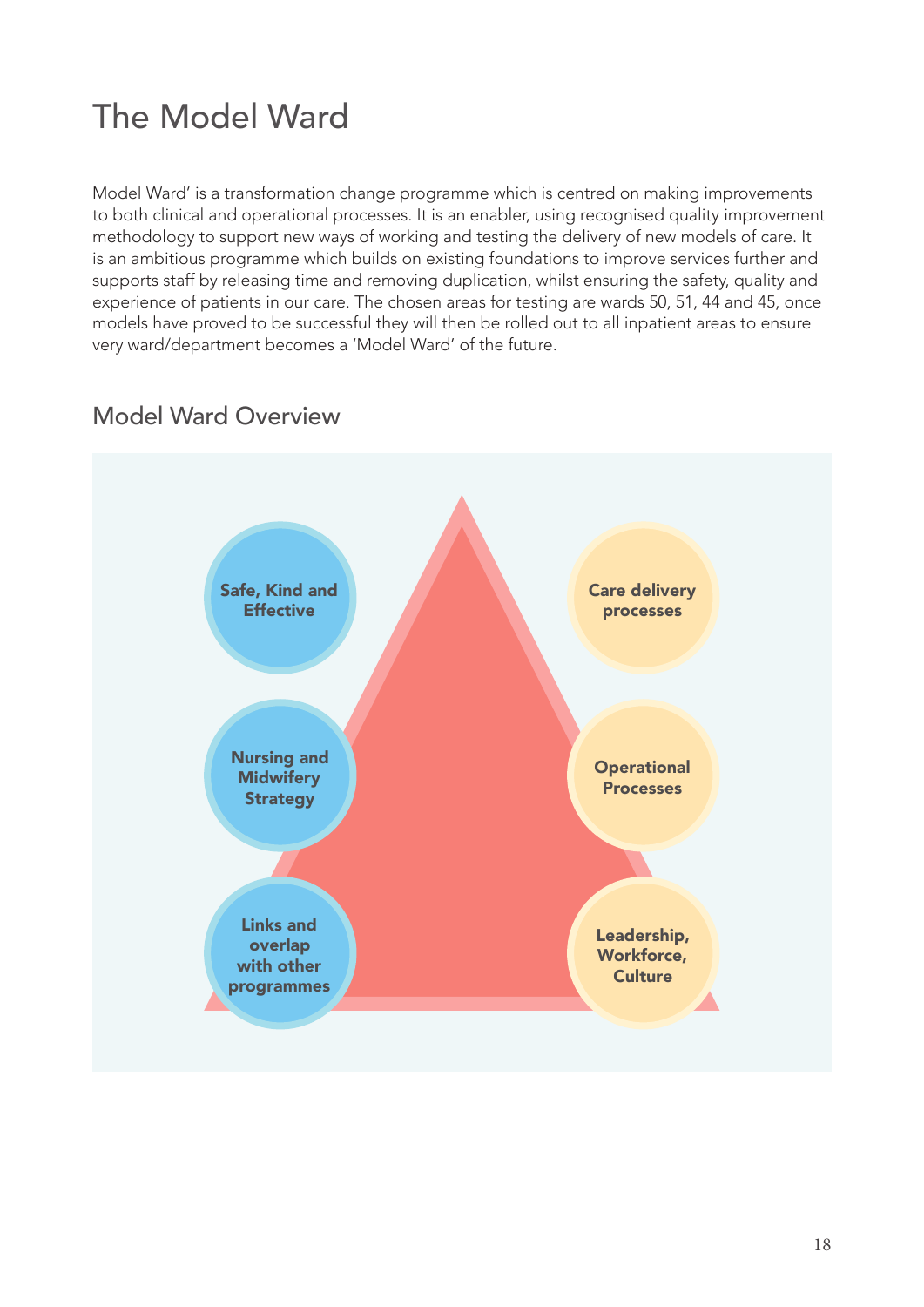

#### 3 overarching concepts; leadership, workforce and culture

#### Leadership

- Responsibility and accountability
- Resilience
- Toolkit/job plans for ward mangers and deputies (to include training on staff engagement and empowerment)
- Grow link nurse/champion roles (to include all bands), develop outline for each link nurse role/responsibilities
- Care Assurance Framework (CAF), knowing area, issues and challenges, leading improvement plans in response to findings
- Using lessons learning from patient feedback and clinical incidents (includes trends over time)
- Sharing and cascading key messages (including learning) to team
- Management of patient flow right patient, right time, right place

#### **Workforce**

- Scope literature, demographics and workforce profile/projections to agree models
- Redesign multi-professional ward teams (to include staff development needs)
- Consideration for use of multi-disciplinary professionals to support nursing teams
- Staff and team development

#### **Culture**

- Ward accreditation and individual recognition
- High performance culture
- Expectations, roles and responsibilities (design cascade for learning, support/clinical supervision and appraisals)
- Values and behaviours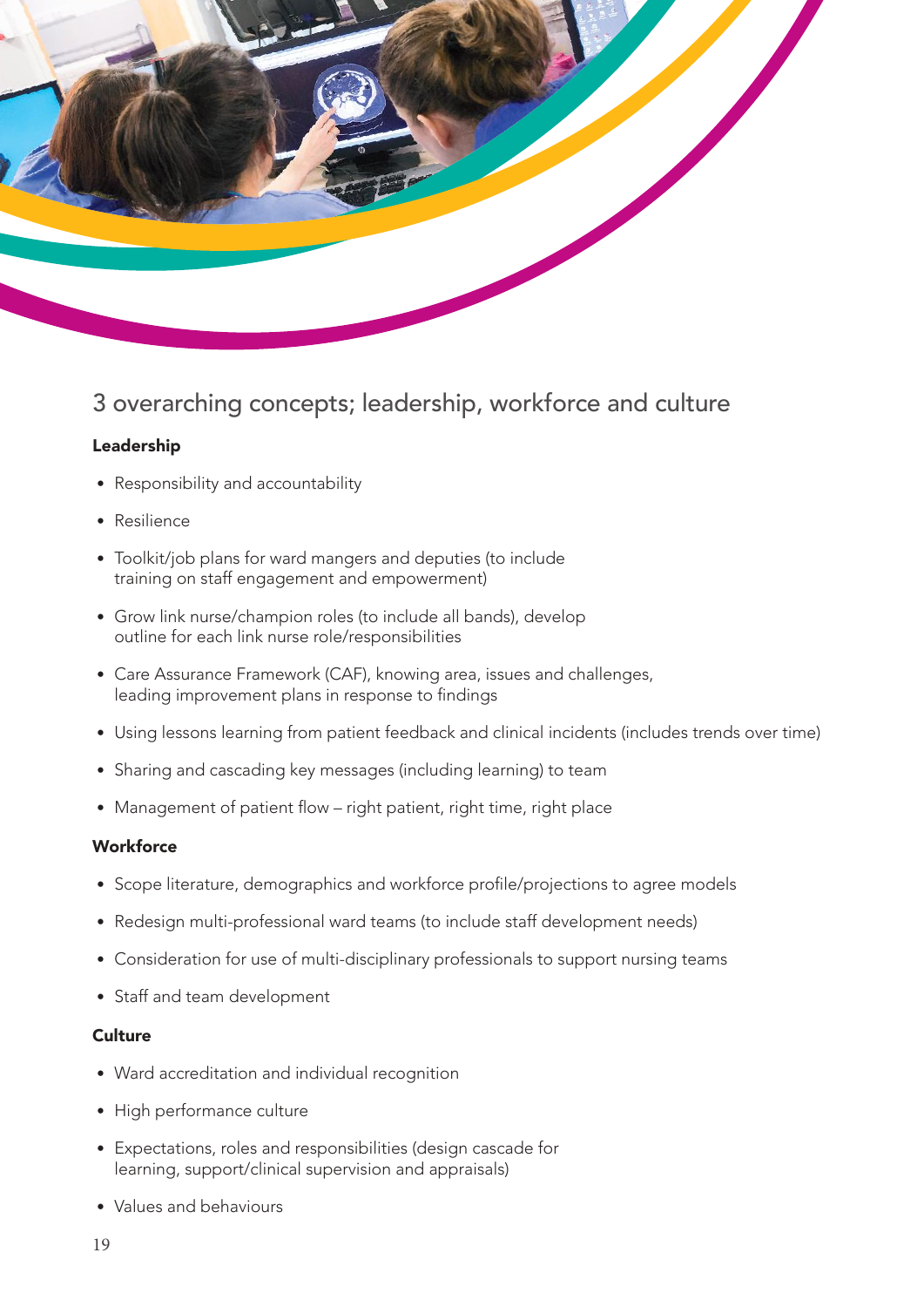## Operational processes

#### Patient Flow

- Tele-tracking KPIs (business as usual)
- Utilising patient status at a glance
- Implementing escalation processes
- Understanding length of stay information (for area and context within organisation)
- Criteria lead discharge

#### Admission/discharges processes

- Standardised approach accepting admission immediately
- Redesign admission assessment
- Standardise discharge planning (implementing discharge actions from ED programme, including Red Day/ Green Day)
- Implementing MDT ward/board rounds

#### Productivity

- Standardise ward layouts
- Equipment 'right place; right time'
- Bringing wards together to work as a unit (also links to workforce)

#### B-Busting

- Operationalising changes made through model ward
- Reducing duplication
- Identifying time saving approaches
- Time to recruit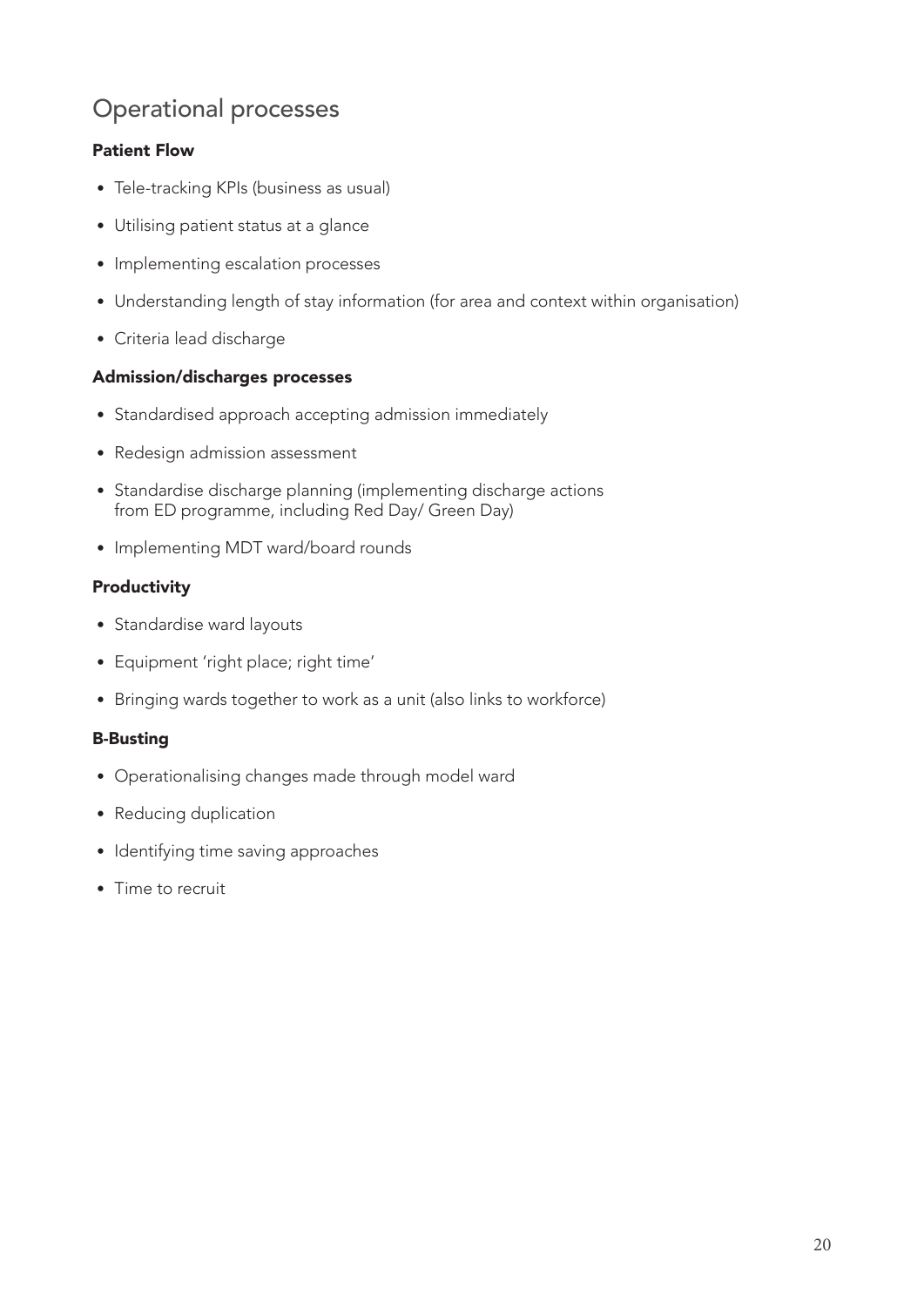#### Care Delivery

#### **Safeguarding**

- Defining role and responsibilities
- Embedding standardised approach and case management
- Education and training
- Implementing and accessing supportive resources

#### Handover

- Standardised approach
- Focusing on key risks

#### Releasing time to care

- Protected meal times
- Protected medicines
- Optimised ward round

#### Reducing clinical variation

- Failure to rescue (vital signs and escalation)
- Sepsis
- AKI
- EoL care
- Falls
- Pressure ulcers
- MUST and nutritional assessments